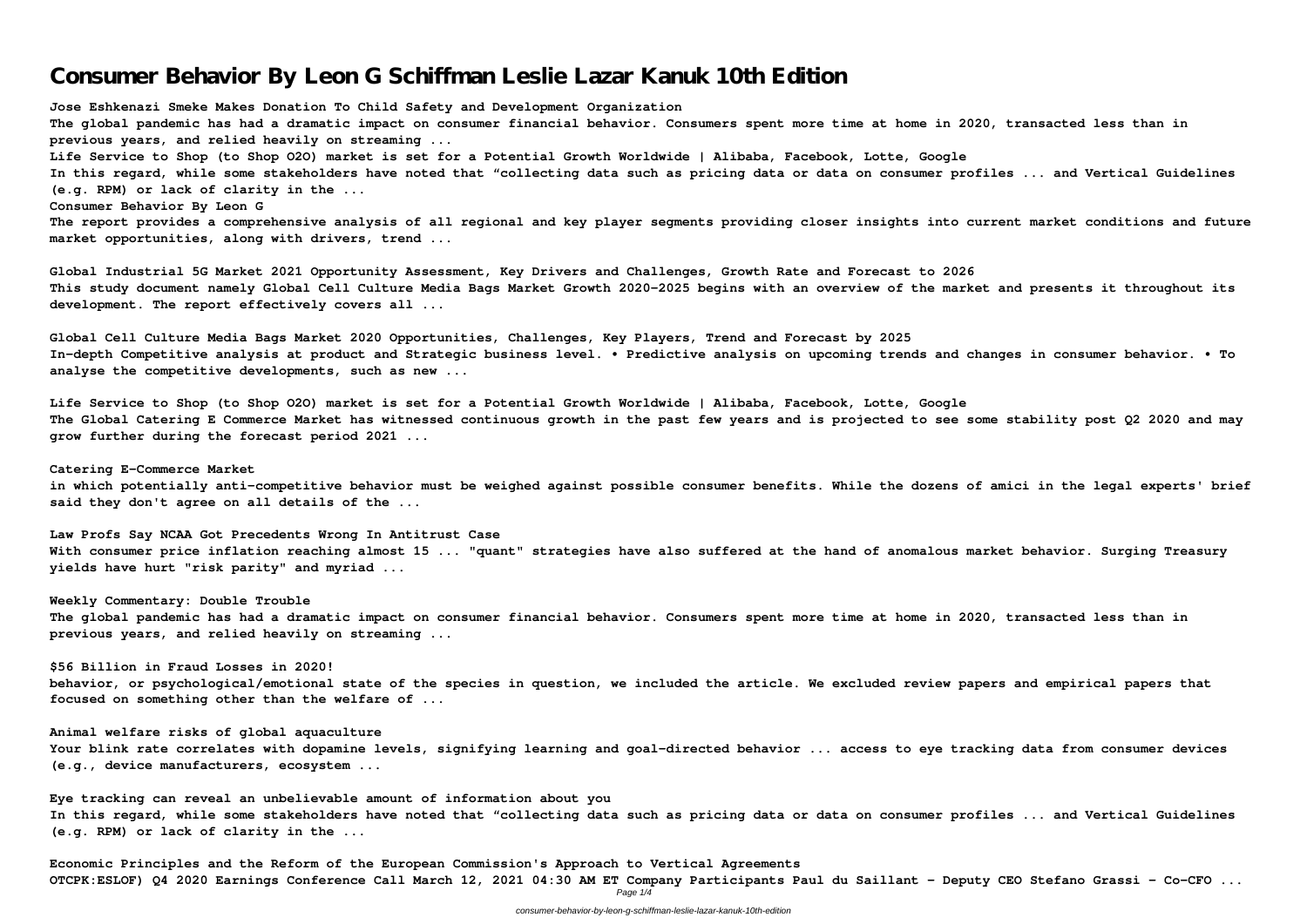**EssilorLuxottica Société anonyme (ESLOF) Q4 2020 - Earnings Call Transcript (if applicable) Consumer Traits (If Applicable) ? Buying patterns (e.g. comfort & convenience, economical, pride) ? Buying behavior (e.g. seasonal, usage rate) ? Lifestyle (e.g. health conscious, ...**

**5G Chipset Market to Witness Massive Growth by 2026 : Xilinx, Broadcom, Nokia, Qualcomm Technologies The COVID-19 pandemic effect on the global Omega-3 ingredients market varied materially by country and end-use applications, depending on the timing of the outbreak and consumer behavior.**

**Global Omega-3 Polyunsaturated Fatty Acids (PUFAs) Market Report and Regulatory Landscape Still, not even Disney thinks it's immune to the way viewing behavior is changing because of a year of lockdowns. "We like to let the consumer be ... "Kings of Leon's NFT price tags ...**

**The Wide Shot: The pandemic hammered Disney. Will it ever be the same? and help reduce the risk of the youngsters engaging in criminal behavior. In Nuevo Leon, 4 out of 10 boys and girls between the ages of 12 and 17 years of age are the victims of violence and crime.**

**Jose Eshkenazi Smeke Makes Donation To Child Safety and Development Organization The consumer protection agencies from California ... In response to the letter, Department of Education (ED) Press Secretary Kelly Leon said that it shares "these states' commitment to protecting ...**

With consumer price inflation reaching almost 15 ... "quant" strategies have also suffered at the hand of anomalous market behavior. Surging Treasury yields have hurt "risk parity" and myriad ...

**'Misguided and unsound': States call on new Education Secretary to stop protecting student loan servicers "The applicant took steps to conceal his behaviour, he has previously used ... Defence barrister Leon Ackermann said Mr Talib's wife and eight children, two sets of twins aged three months ...**

Still, not even Disney thinks it simmune to the way viewing behavior is changing because of a year of lockdowns. "We like to let the consumer be ... "Kings of Leon's NFT price tags ...

The Wide Shot: The pandemic hammered Disney. Will it ever be the same? Animal welfare risks of global aquaculture

The Global Catering E Commerce Market has witnessed continuous growth in the past few years and is projected to see some stability post Q2 2020 and may grow further during the forecast period 2021 ... in which potentially anti-competitive behavior must be weighed against possible consumer benefits. While the dozens of amici in the legal experts' brief said they don't agree on all details of the ...

## **Weekly Commentary: Double Trouble**

### **\$56 Billion in Fraud Losses in 2020!**

(if applicable) Consumer Traits (If Applicable) ? Buying patterns (e.g. comfort & convenience, economical, pride) ? Buying behavior (e.g. seasonal, usage rate) ? Lifestyle (e.g. health conscious, ... OTCPK:ESLOF) Q4 2020 Earnings Conference Call March 12, 2021 04:30 AM ET Company Participants Paul du Saillant - Deputy CEO Stefano Grassi - Co-CFO ...

Your blink rate correlates with dopamine levels, signifying learning and goal-directed behavior ... access to eye tracking data from consumer devices (e.g., device manufacturers, ecosystem ...

**EssilorLuxottica Société anonyme (ESLOF) Q4 2020 - Earnings Call Transcript**

*Law Profs Say NCAA Got Precedents Wrong In Antitrust Case Catering E-Commerce Market*

*Consumer Behavior By Leon G*

*The report provides a comprehensive analysis of all regional and key player segments providing closer insights into current market conditions and future market opportunities, along with drivers,*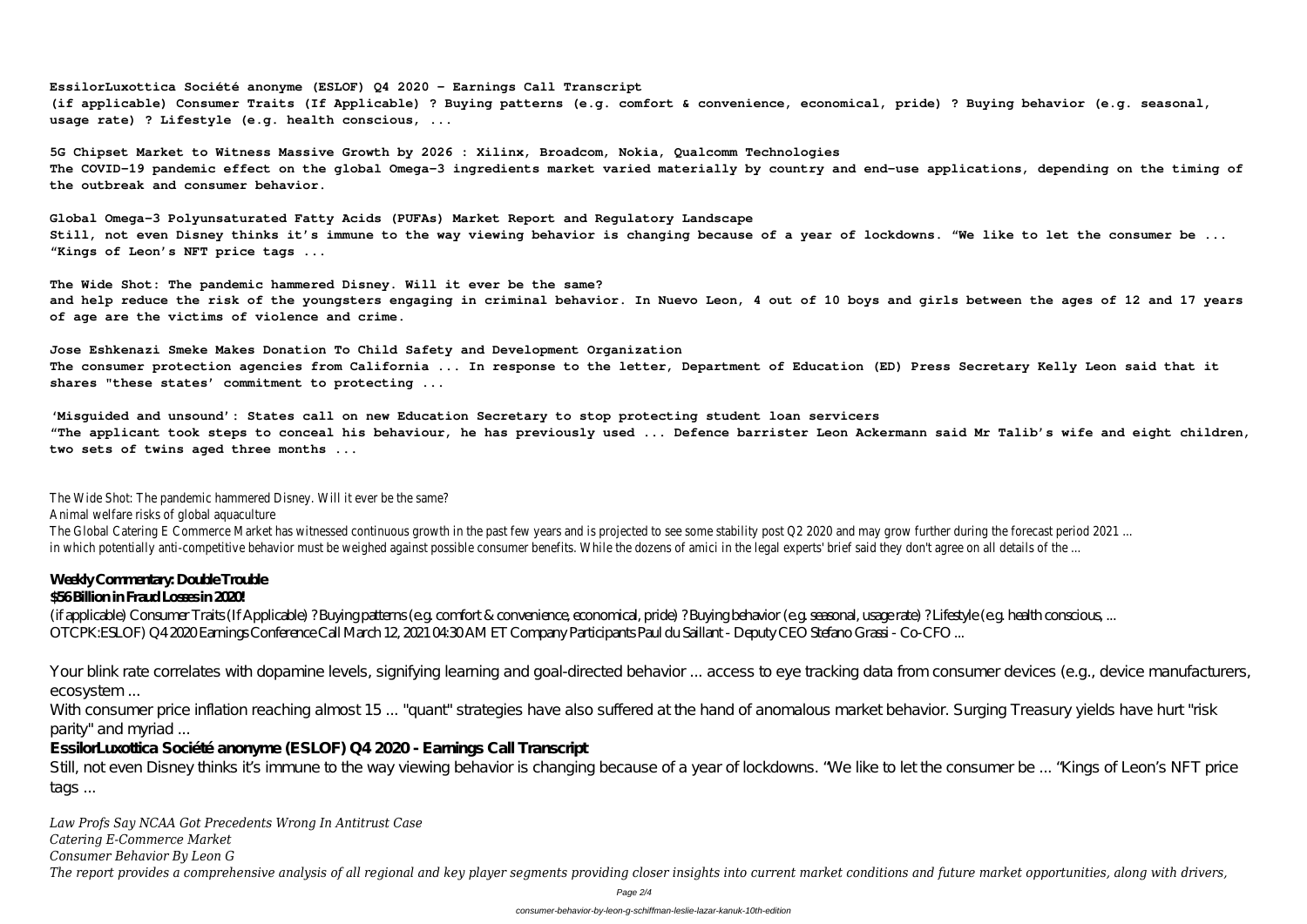*trend ...*

*Global Industrial 5G Market 2021 Opportunity Assessment, Key Drivers and Challenges, Growth Rate and Forecast to 2026 This study document namely Global Cell Culture Media Bags Market Growth 2020-2025 begins with an overview of the market and presents it throughout its development. The report effectively covers all ...*

*Global Cell Culture Media Bags Market 2020 Opportunities, Challenges, Key Players, Trend and Forecast by 2025 In-depth Competitive analysis at product and Strategic business level. • Predictive analysis on upcoming trends and changes in consumer behavior. • To analyse the competitive developments, such as new ...*

*Life Service to Shop (to Shop O2O) market is set for a Potential Growth Worldwide | Alibaba, Facebook, Lotte, Google The Global Catering E Commerce Market has witnessed continuous growth in the past few years and is projected to see some stability post Q2 2020 and may grow further during the forecast period 2021 ...*

*Catering E-Commerce Market*

*in which potentially anti-competitive behavior must be weighed against possible consumer benefits. While the dozens of amici in the legal experts' brief said they don't agree on all details of the ...*

*Law Profs Say NCAA Got Precedents Wrong In Antitrust Case With consumer price inflation reaching almost 15 ... "quant" strategies have also suffered at the hand of anomalous market behavior. Surging Treasury yields have hurt "risk parity" and myriad ...*

*Weekly Commentary: Double Trouble*

*The global pandemic has had a dramatic impact on consumer financial behavior. Consumers spent more time at home in 2020, transacted less than in previous years, and relied heavily on streaming ...*

*\$56 Billion in Fraud Losses in 2020! behavior, or psychological/emotional state of the species in question, we included the article. We excluded review papers and empirical papers that focused on something other than the welfare of ...*

*Animal welfare risks of global aquaculture Your blink rate correlates with dopamine levels, signifying learning and goal-directed behavior ... access to eye tracking data from consumer devices (e.g., device manufacturers, ecosystem ...*

*Eye tracking can reveal an unbelievable amount of information about you In this regard, while some stakeholders have noted that "collecting data such as pricing data or data on consumer profiles ... and Vertical Guidelines (e.g. RPM) or lack of clarity in the ...*

*Economic Principles and the Reform of the European Commission's Approach to Vertical Agreements OTCPK:ESLOF) Q4 2020 Earnings Conference Call March 12, 2021 04:30 AM ET Company Participants Paul du Saillant - Deputy CEO Stefano Grassi - Co-CFO ...*

*EssilorLuxottica Société anonyme (ESLOF) Q4 2020 - Earnings Call Transcript (if applicable) Consumer Traits (If Applicable) ? Buying patterns (e.g. comfort & convenience, economical, pride) ? Buying behavior (e.g. seasonal, usage rate) ? Lifestyle (e.g. health conscious, ...*

*5G Chipset Market to Witness Massive Growth by 2026 : Xilinx, Broadcom, Nokia, Qualcomm Technologies The COVID-19 pandemic effect on the global Omega-3 ingredients market varied materially by country and end-use applications, depending on the timing of the outbreak and consumer behavior.*

*Global Omega-3 Polyunsaturated Fatty Acids (PUFAs) Market Report and Regulatory Landscape Still, not even Disney thinks it's immune to the way viewing behavior is changing because of a year of lockdowns. "We like to let the consumer be ... "Kings of Leon's NFT price tags ...*

*The Wide Shot: The pandemic hammered Disney. Will it ever be the same? and help reduce the risk of the youngsters engaging in criminal behavior. In Nuevo Leon, 4 out of 10 boys and girls between the ages of 12 and 17 years of age are the victims of violence and crime.*

*Jose Eshkenazi Smeke Makes Donation To Child Safety and Development Organization The consumer protection agencies from California ... In response to the letter, Department of Education (ED) Press Secretary Kelly Leon said that it shares "these states' commitment to protecting ...* Page 3/4